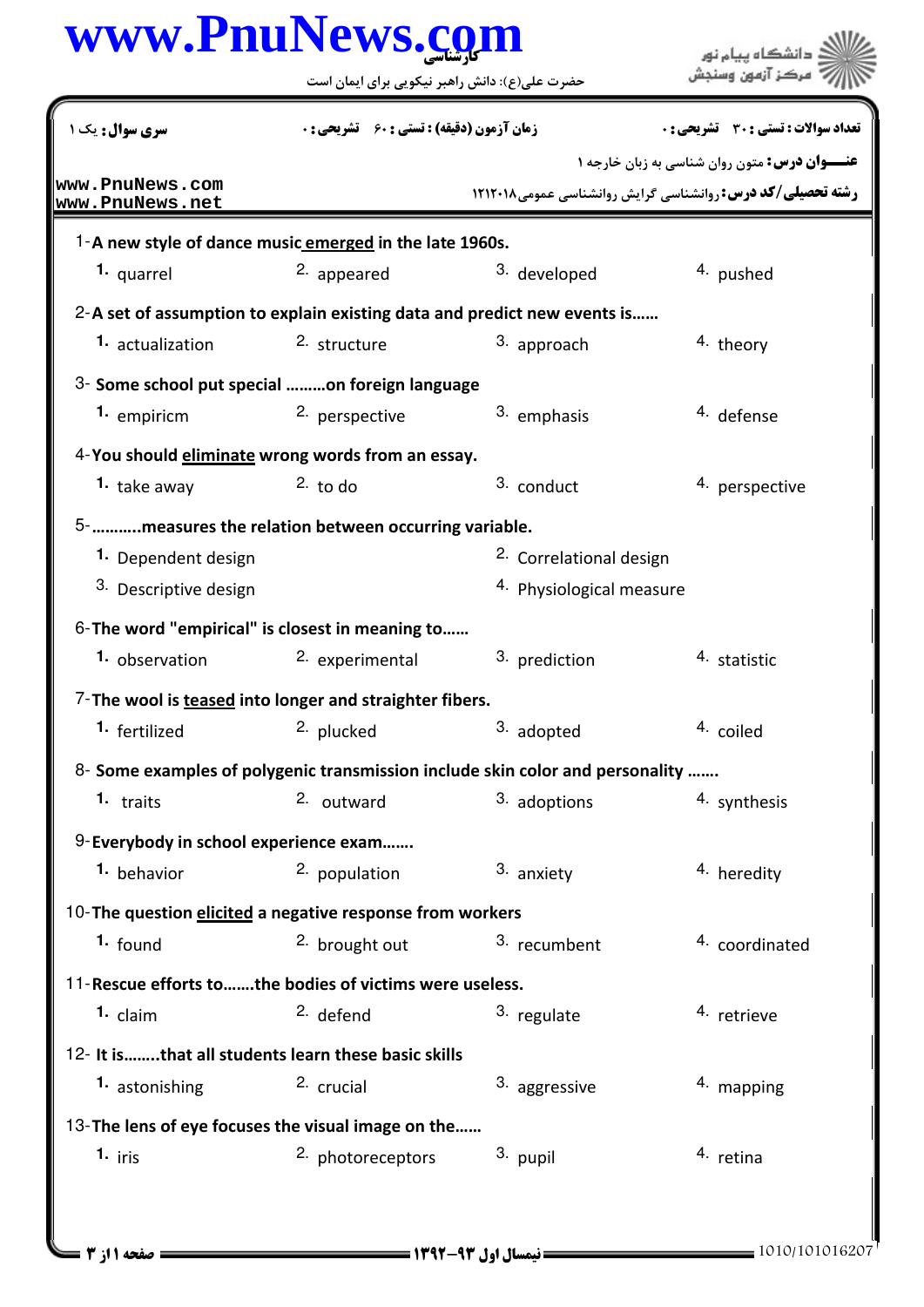## كارشناسي **[www.PnuNews.com](http://www.PnuNews.com)**

حضرت علي(ع): دانش راهبر نيكويي براي ايمان است

**عنـــوان درس:** متون روان شناسی به زبان خارجه ۱ **رشته تحصیلی/کد درس: روانشناسی گرایش روانشناسی عمومی1۲۱۲۰۱۸** نعداد سوالات : تستي : 30 - تشريحي : . زمان آزمون (دقيقه) : تستي : 60 - تشريحي : . سري سوال : يك 1 14-The word "sensation" is closest in meaning to ....... **1.** hearing **1.** 2. understanding **1.** Sense organ **1.** Feeling 15-You should adjust yourself to new condition. 1. answer 2. order and  $2$  order and  $3$  adapt 4. control 3. adapt 16- Young children are......dependent on their parents. 2. utterly  $3.$  quickly  $4.$  specifically **1.** publicly 17- Humans and animals have quite different............ natures and the contract of the contract  $\frac{3}{100}$  stage and the defect **1.** natures 2. nurture 3. stage 4. defect 18-Prices.......when war broke out. **1.** engaged 2. soared 3. called 4. suffered 19-In his speech, the president will outline his new proposals. 1. trace 2. propose 3. conserve 4. develop 3. conserve 20-The word "newborn" is closest in meaning to........ child and the <sup>2</sup> adult the <sup>3</sup> infant the <sup>4</sup> baby **1.**  $\epsilon$  bild **2.**  $\epsilon$  adult 3. infant 4. 21-....... is the inability to take another person's perspective or point of view. 2. Egocentrism 4. Animistic thinking **1.** Puberty 3. Conservation 22-I thought I'd seen restrained in my criticism 1. confronted 2. paramount 3. profound 4. self-controlled 2. paramount 23-**Autonomy** is independence of thought, and a basic confidence to think 1. self-determination and the self-dependence 3. attachment and the calm of the calm 24-He is very shy but his wife is..... 1. isolating **2.** regret **1.** 2. 1. 3. outgoing 1. peer 25- Knowing about our past does not automatically **yield solution to our current problems** 1. to preserve **1.** 2. to produce **1.** 3. to include **1.** 4. to share 26-The word "influence" is closest in meaning to........ **1.** outcome  $2.$  behavior  $3.$  social  $4.$  effect **[www.PnuNews.com](http://pnunews.com) [www.PnuNews.net](http://pnunews.net)**